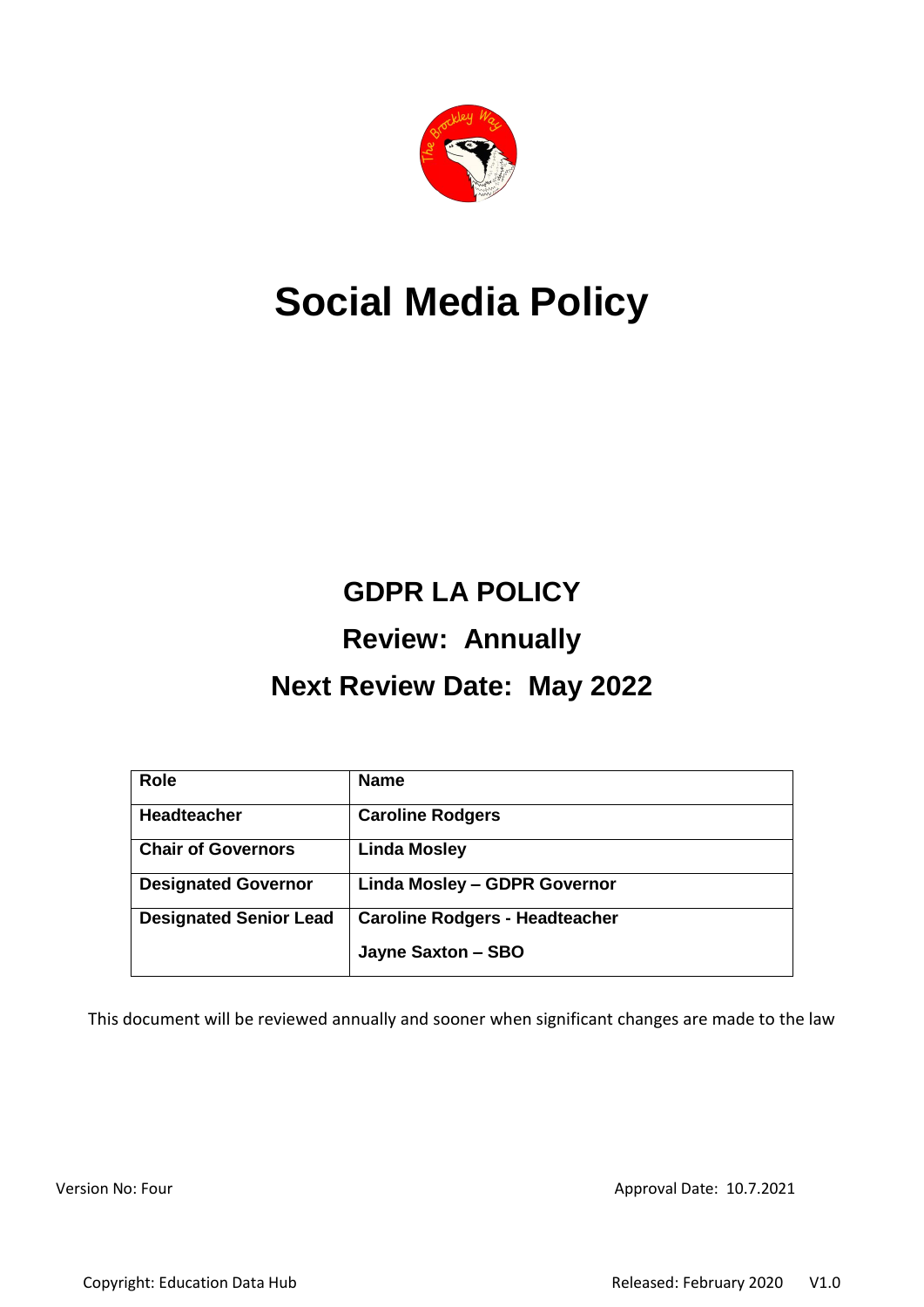## **Contents**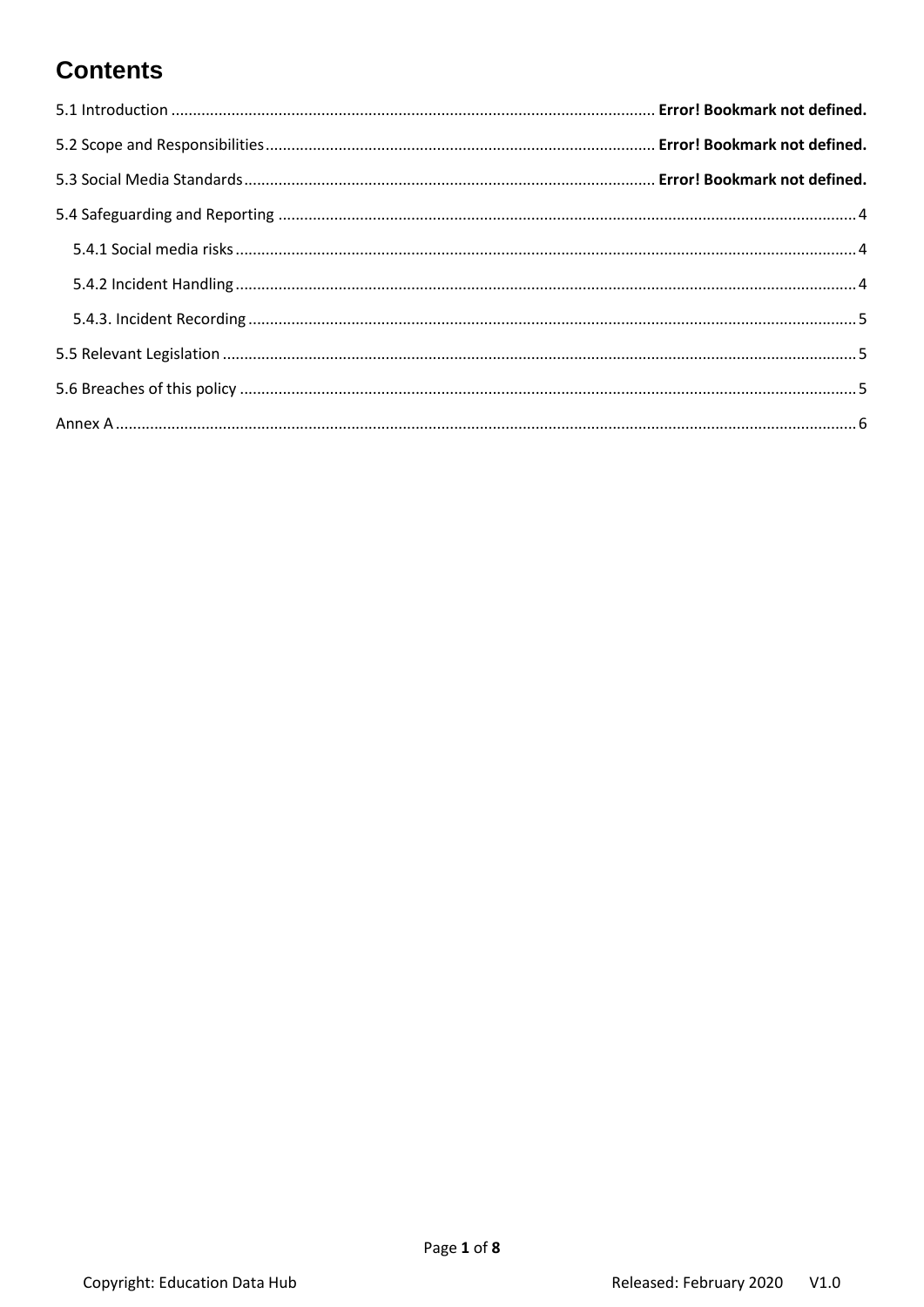#### *5.1 Introduction*

- We recognise the benefits of social media, but it also brings potential risk, to the school and to individuals. For the purposes of this policy, 'social media' is defined as websites and applications (apps) that allow people to create or share content and/or participate in social networking. Examples include, but are not limited to, Facebook, Twitter, LinkedIn, Instagram, Snapchat, Reddit, Pinterest, YouTube, WordPress, Tumblr, Ask.fm, WhatsApp.
- We realise that a growing number of educationalists and education groups use discussion groups, online chat forums and bulletin board to share good practice and disseminate information and resources. The use of online discussion groups and bulletin boards relating to professional practice and continuing professional development is encouraged, although staff are reminded that they are representing the school, and appropriate professional standards should apply to all postings and messages.
- This policy requires social media users to act responsibly and professionally and use social media in a way that minimises the associated risks, such as reputational damage, supports safeguarding and complies with the General Data Protection Regulation (GDPR), the Data Protection Act 2018 (DPA 2018) and best practice.

#### *5.2 Scope and Responsibilities*

All staff and volunteers, including Governors, are expected to comply with this policy.

External support providers and those acting under contractual obligation are expected to support this policy.

This policy applies to all use of social media including;

- Work-related use or personal use
- During working hours or out of hours
- On-site or off-site
- Through the school's internet network or otherwise
- On school owned or personal devices
- On official school social media accounts/platforms or personal accounts/platforms

In order to be an official 'school platform':

- Master privileges and access permissions are to be held by the school
- The school must have editorial oversight of all content
- The number of staff members with administrative rights should be limited to those necessary

Accounts are not school platforms unless the above conditions are met, regardless of whether account names may infer it. The school will not accept liability for content and postings on accounts containing the school name which have not been authorised and do not meet the above 'school platform' criteria.

Platforms used must be listed in the Privacy Notice, and personal information and pictures must not be posted without appropriate consent and oversight. Authorised accounts will remain the property of the school and may be deleted at any time by the school. A log of such will be kept (see Annex A for proforma log)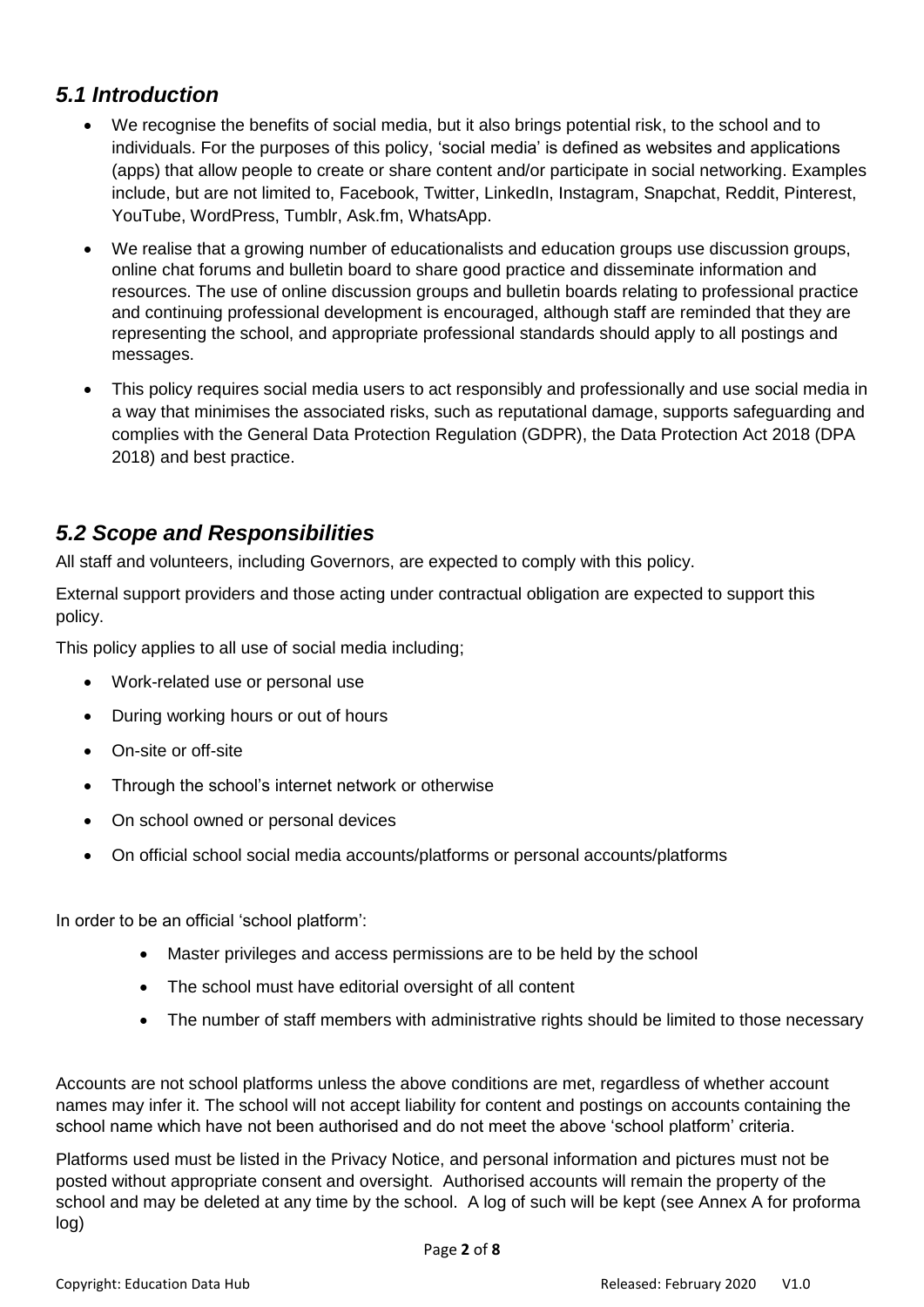#### *5.3 Our Social Media Standards*

Employees should:

- Be aware of their online reputation and digital footprint and recognise that their online presence and activities may be visible to the wider school community, including parents, pupils and colleagues.
- Protect confidentiality and ensure that their use of social media complies with legislation and is carried out in accordance with this policy.
- Be responsible for verifying the factual content of any posts or messages and ensure professional language is used at all times.
- Be aware that the person they are 'talking to' may not be disclosing their real identity. It is very easy to hide an identity in an on-line conversation.
- Be responsible for checking images and/or videos shared via digital media platforms are covered by the appropriate consent and ensure they are aware of the process for removing posts if consent is withdrawn.
- Be aware that posts, once shared, may be screenshot or distributed beyond the intended audience, despite post privacy settings.
- Be transparent about their role, especially when representing the school in an official capacity.
- Ensure that any personal opinions are made clear and clearly distinct from their role in school.
- Only use official school platforms to post school information, celebration, news and photographs.
- Ensure all posts are in line with the Safeguarding Policy and have appropriate privacy settings.
- Only communicate with current and ex-pupils in ways which may be considered appropriate, and avoid any words or actions which may breach the adult-pupil relationship of trust.
- Do not befriend or add current pupils to personal accounts, unless there is a familial connection to them and maintain professional boundaries.
- Do not discuss school matters, child progress or issues via social media.
- Report any inappropriate contact from pupils to [a member of SLT] at the earliest opportunity to prevent situations from escalating.
- Refer any safeguarding concerns to the DSL via the usual school channels and as soon as you identify them.

Managers should:

- Be the first point of contact for employees with queries surrounding social media and refer these on or signpost as appropriate.
- Have oversight of posts
- Periodically monitor communications which are sent/received from official school platforms
- Monitor and review user access to official school platforms.

In the event of an incident affecting the school or any members of the school community only official communications channels and accounts should comment or share news or updates.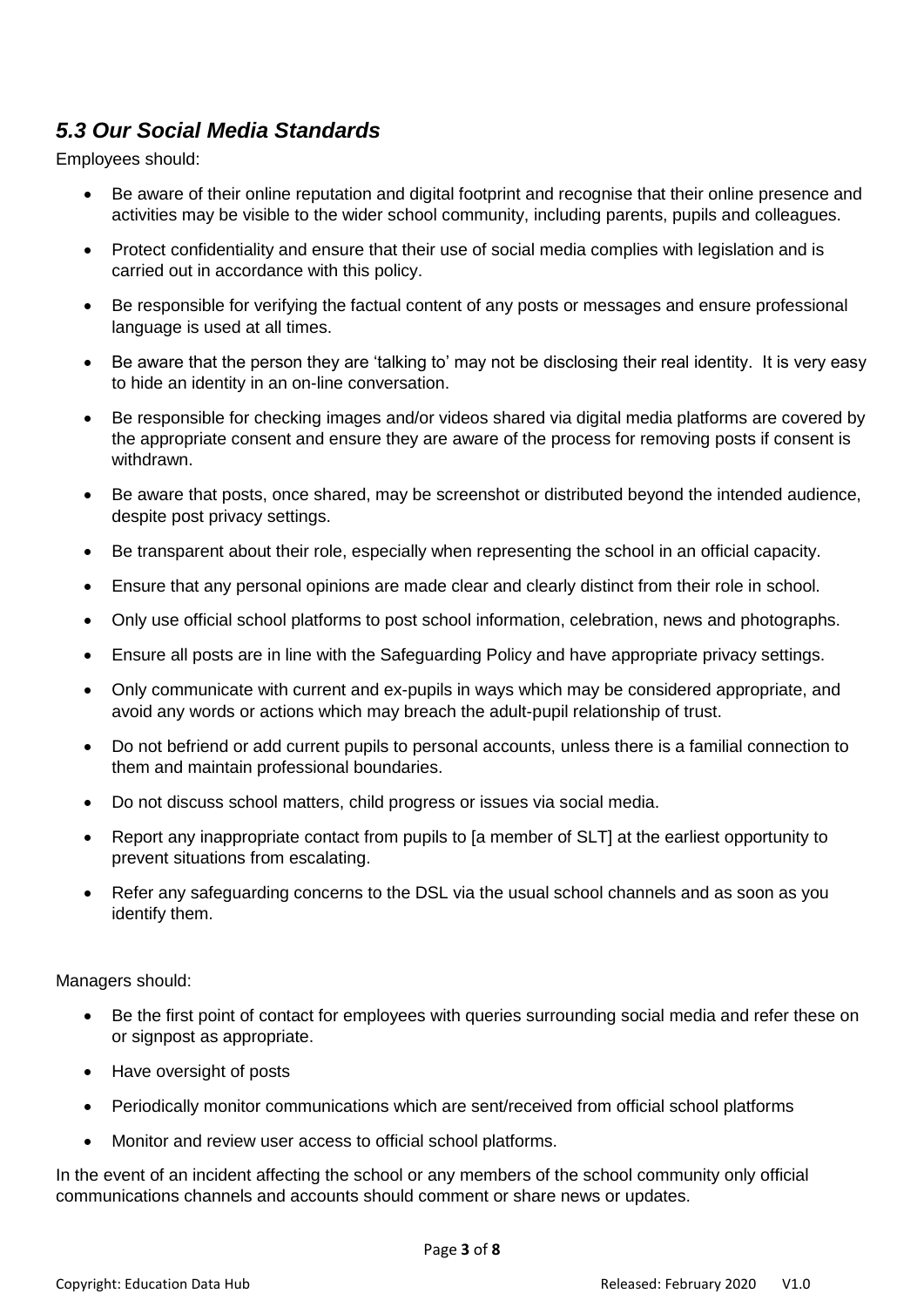Employees should not upload any content on to social media sites that:

- Is confidential to the school/trust or its staff
- Amounts to unlawful discrimination, harassment or victimisation or bullying
- Brings the school into disrepute and threatens the reputation of the school or staff
- Is defamatory or knowingly false
- Breaches copyright

#### <span id="page-4-0"></span>*5.4 Safeguarding and Reporting*

The use of social networking sites introduces a range of potential safeguarding risks to children, young people and staff. All safeguarding concerns will be reports to the DSL who will work in conjunction with Child Protection Manager for Schools. Escalation to the LADA should be made if there is reasonable cause to believe that a person who works with or has responsibility for children in connection with his or her employment or voluntary activity, has:

- behaved in a way that has or may have harmed a child
- possibly committed a criminal offence against or related to a child
- behaved towards a child or children in a way that indicates they may pose a risk of harm to children
- behaved or may have behaved in a way that indicates they may not be suitable to work with children

#### <span id="page-4-1"></span>*5.4.1 Social media risks*

Potential risks to pupils can include, but are not limited to:

- Online bullying;
- Grooming, exploitation or stalking;
- Exposure to inappropriate material or hateful language;
- Encouraging violent behaviour, self-harm or risk taking.

Staff can also be subject to allegations of abuse, misconduct or inappropriate behaviour.

#### <span id="page-4-2"></span>*5.4.2 Incident Handling*

Individuals should not attempt to investigate cyberbullying incidents or try to access websites which have been reported to them as inappropriate, without suitable training. All incidents should be reported to the DSL / Headteacher as the earliest opportunity.

Designated staff should keep any records of alleged abuse, such as text, emails, voicemail, website or screenshots of social media posts, with the time and date. Web addresses of any related sites should be recorded.

If necessary, website hosts / platform providers will be contacted to request that content is amended or removed. If hosts or providers require an account holder to make a complaint, the school will support and assist, where possible.

The DSL will consider whether a [CEOP Report](https://www.ceop.police.uk/ceop-reporting/) is necessary and action this, if appropriate.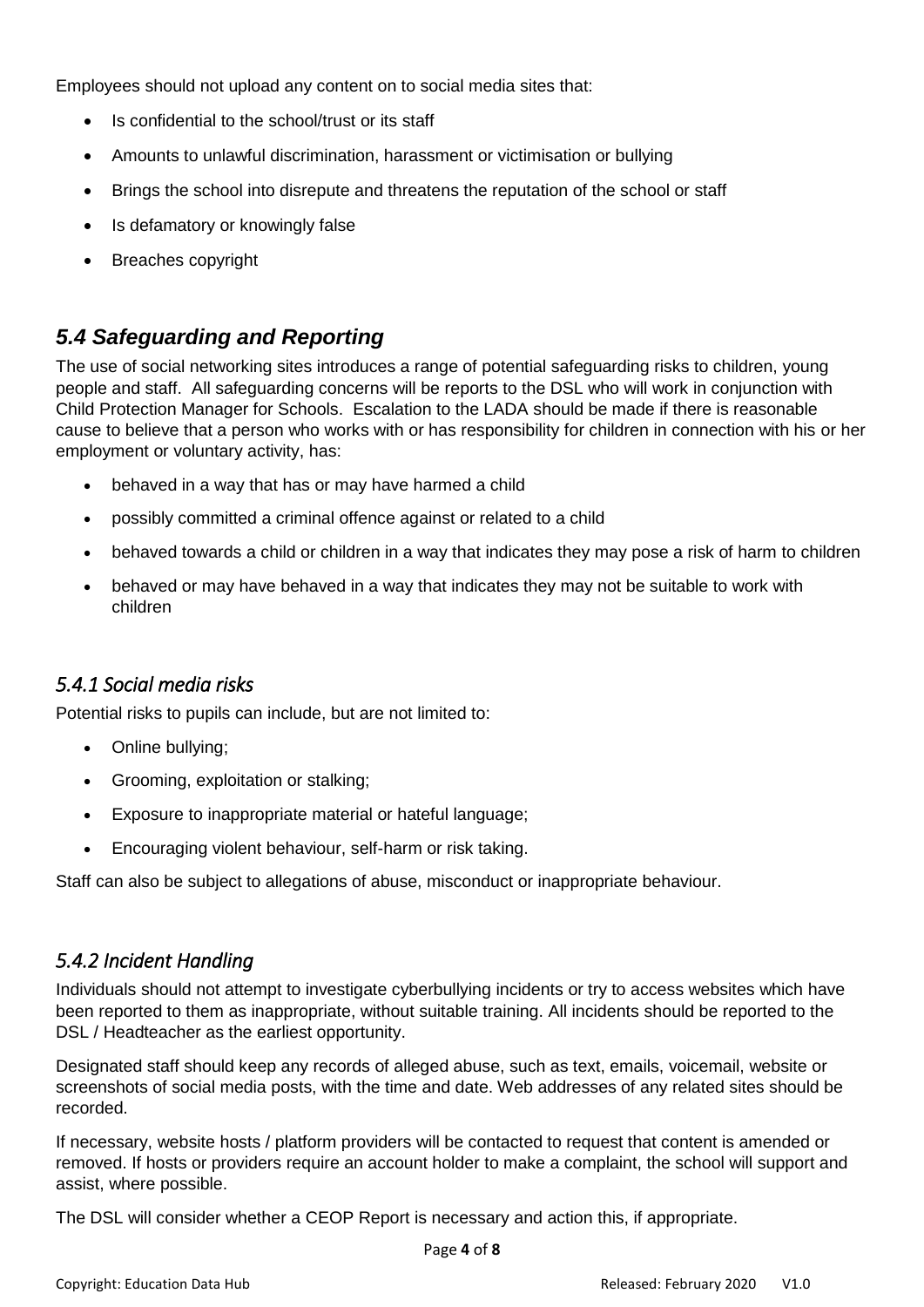If, during the course of any investigation, it is found that a pupil submitted inappropriate material or is proven to have acted maliciously or illegally, that pupil will be disciplined in line with the school's behaviour policy.

If, during the course of any investigation, it is found that an employee submitted inappropriate material or is proven to have acted maliciously or illegally, that individual will be subject to the school's disciplinary procedures.

In cases where material is threatening and/or intimidating, or where illegal activity is suspected, information, including records of computer access, screenshots and messages, may be shared with the police and the Legal Team at Derbyshire County Council.

#### <span id="page-5-0"></span>*5.4.3. Incident Recording*

Concerns and complaints relating to social media activity or account should be directed to a member of SLT.

#### <span id="page-5-1"></span>*5.5 Relevant Legislation*

Acceptable use of Social Media must comply with UK law, including, but not limited to:

- [Regulation of Investigatory Powers Act 2000](https://www.legislation.gov.uk/ukpga/2000/23/contents)
- General Data Protection Regulations (GDPR) 2018 / [Data Protection Act 2018](https://www.legislation.gov.uk/ukpga/2018/12/contents/enacted)
- [The Human Rights Act 1998](https://www.legislation.gov.uk/ukpga/1998/42/contents)
- [The Equality Act 2010](https://www.legislation.gov.uk/ukpga/2010/15/contents)
- [The Defamation Act 2013](https://www.legislation.gov.uk/ukpga/2013/26/contents/enacted)
- [Copyright, Designs and Patents Act 1988](https://www.legislation.gov.uk/ukpga/1988/48/contents)

#### <span id="page-5-2"></span>*5.6 Breaches of this policy*

All leaders are responsible for ensuring their team read and understand this policy.

Complaints relating to the use of social media or the content of posts should be referred to the Headteacher in the first instance. It may also be necessary to inform the Data Protection Officer if complaints involve personal data, including images.

Staff should be aware that breaches of this policy may also breach harassment / IT / equality policies and will be treated as conduct issues.

Suspected breaches of this policy, or complaints received about unacceptable use of social media, will be investigated in line with disciplinary procedures.

Employees are expected to co-operate with any investigation and allow their accounts to be reviewed. They may also be asked to print copies or obtain screenshots of any alleged unacceptable content.

A breach of this policy could lead to disciplinary action and /or dismissal.

This Social Media Policy should be read in conjunction with the IT Security Policy, Online Safety Policy and Bring Your Own Device Policy.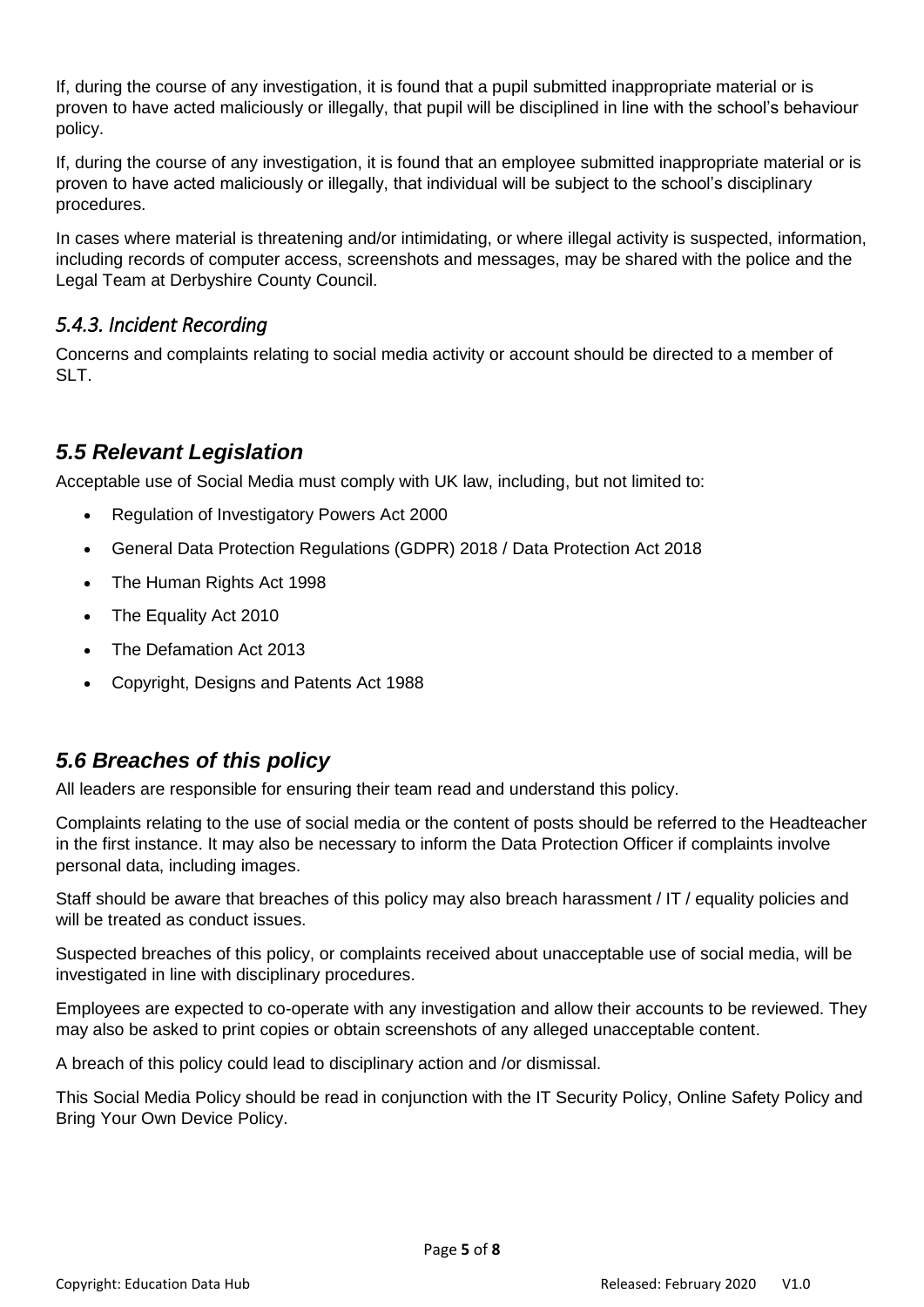### <span id="page-6-0"></span>Annex A

Sample platform and account log

| Platform     | User account name<br>Master<br>(posting)<br>administration role |                         | Approved users   | Date     |  |
|--------------|-----------------------------------------------------------------|-------------------------|------------------|----------|--|
|              |                                                                 |                         | Opened           | Closed   |  |
| E.g. Twitter | History@SSchool                                                 | <b>Business Manager</b> | HoD (Humanities) | 16/01/21 |  |
|              |                                                                 |                         |                  |          |  |
|              |                                                                 |                         |                  |          |  |
|              |                                                                 |                         |                  |          |  |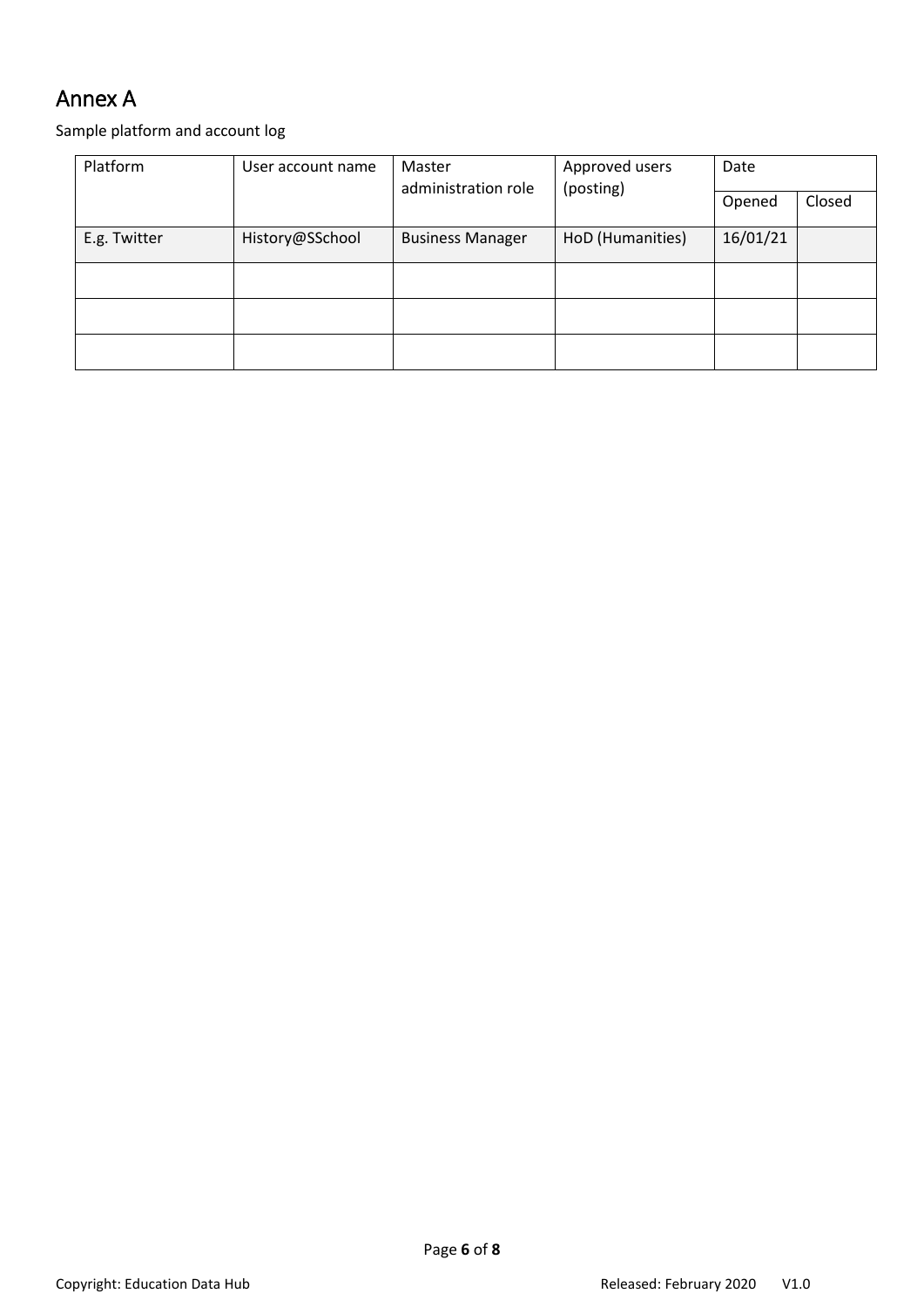| Date    | Details of Changes                                                                                                                                                                                                                                                                                                                                                                                                    | Name      | Approval<br>Date | <b>New</b><br>Version<br>No | Website |
|---------|-----------------------------------------------------------------------------------------------------------------------------------------------------------------------------------------------------------------------------------------------------------------------------------------------------------------------------------------------------------------------------------------------------------------------|-----------|------------------|-----------------------------|---------|
| 23.7.20 | New policy cover sheet added                                                                                                                                                                                                                                                                                                                                                                                          | ES        |                  | Two                         |         |
|         | Contents page numbering amended                                                                                                                                                                                                                                                                                                                                                                                       | JS        |                  |                             |         |
|         | Page 3 - The School's Data Protection Officer (DPO) added to the<br>penultimate paragraph                                                                                                                                                                                                                                                                                                                             | JS        |                  |                             |         |
|         | Page 4 - the Headteacher added to the next to last bullet point                                                                                                                                                                                                                                                                                                                                                       | JS        |                  |                             |         |
|         | Page 5 - the Headteacher added to the final sentence                                                                                                                                                                                                                                                                                                                                                                  | JS        |                  |                             |         |
| 13.5.21 | Sentence added to policy cover sheet - This document will be<br>reviewed annually and sooner when significant changes are<br>made to the law                                                                                                                                                                                                                                                                          | JS        |                  | Three                       |         |
|         | Content page updated                                                                                                                                                                                                                                                                                                                                                                                                  |           |                  |                             |         |
|         | Section 5.1 - Bullet point 3 information amended and updated                                                                                                                                                                                                                                                                                                                                                          |           |                  |                             |         |
|         | Section 5.2 - Largely Re-written and re-formatted                                                                                                                                                                                                                                                                                                                                                                     |           |                  |                             |         |
|         | Section 5.3 - Complete new section added                                                                                                                                                                                                                                                                                                                                                                              |           |                  |                             |         |
|         | Section 5.4 - Complete new section added                                                                                                                                                                                                                                                                                                                                                                              |           |                  |                             |         |
|         | Section 5.5 - Complete new section added                                                                                                                                                                                                                                                                                                                                                                              |           |                  |                             |         |
|         | Section 5.6 - Complete new Section added                                                                                                                                                                                                                                                                                                                                                                              |           |                  |                             |         |
|         | Annex 1 - Sample log added to policy                                                                                                                                                                                                                                                                                                                                                                                  |           |                  |                             |         |
| 10.7.21 | Section 5.4 - Information added to first paragraph.<br>All safeguarding concerns will be reports to the DSL who will<br>work in conjunction with Child Protection Manager for Schools.<br>Escalation to the LADA should be made if there is reasonable<br>cause to believe that a person who works with or has<br>responsibility for children in connection with his or her<br>employment or voluntary activity, has: | <b>ES</b> | 10.7.21          | Four                        | Yes     |
|         | behaved in a way that has or may have harmed a child                                                                                                                                                                                                                                                                                                                                                                  |           |                  |                             |         |
|         | possibly committed a criminal offence against or related<br>to a child                                                                                                                                                                                                                                                                                                                                                |           |                  |                             |         |
|         | behaved towards a child or children in a way that<br>indicates they may pose a risk of harm to children                                                                                                                                                                                                                                                                                                               |           |                  |                             |         |
|         | behaved or may have behaved in a way that indicates<br>they may not be suitable to work with children                                                                                                                                                                                                                                                                                                                 |           |                  |                             |         |